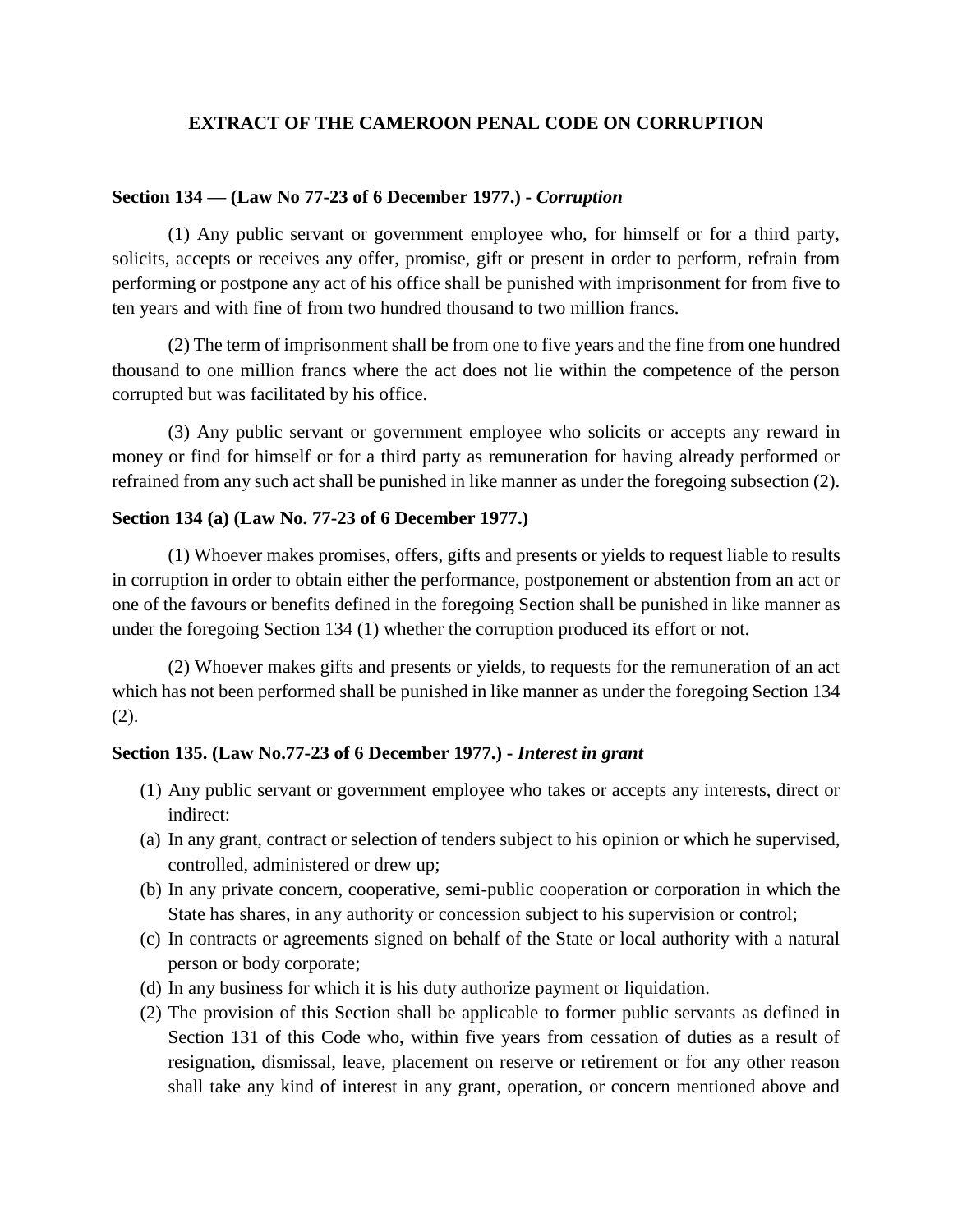previously subject to their supervision, control and administration or for whose payment or liquidation they were responsible.

### **Section 137. –** *Indulgence*

Any public servant who grants exemption from any fee, due, duty, tax or contribution, or who delivers at a lesser price than that prescribed any produce of aa government department, of a cooperative, or of any authority or corporation either public or subject to the administrative control of the State, or in which the State holds directly or indirectly the majority of the shares shall be punished with imprisonment for from two to ten years and with fine of from twenty thousand to two million francs.

## **Section 140 –** *Oppression*

- (1) any public servant who takes advantages of his position to infringe any private right or interest shall be punished with imprisonment for from three months to one year, or with fine of from five thousand to fifty thousand francs, or with both such imprisonment and fine.
- (2) Where the offence is committed with intent to procure for the offender or for another any gain of any kind, the imprisonment shall be from three months to three years, and the fine of from fifty thousand to one million francs.

### **Section 142 –** *Undue Demand*

Any public servant, notary, public auctioneer, bailiff or process-server or representative of any such, who demands any fee, due, duty or tax which is not due, or any material benefit otherwise than on payment of the proper price, shall be punished with imprisonment for from two to ten years and with fine of from twenty thousand to two million francs.

# **Section 160 –** *Compulsion of Public Servant*

Whoever by interference or threat procures a public servant improperly to perform or to refrain from any act of his office, shall be punished with imprisonment for from two to ten years and with fine of from twenty thousand to one million francs.

# **Section 161. (Law No. 77-23 of the 6 December 1977). –** *Procuring Influence*

- (1) Whoever by assault or threat or by gift or promise corrupts a person having any influence, real or supposed, with interest to procure any advantage from any public authority, shall be punished in like manner as under Section 160.
- (2) Any public servant who for himself or a third party solicits, receives or accepts any offer, promise or gift to procure any advantage from any public authority or body placed under the control of the public authority, any contract, operation or other benefit arising from agreements concluded with public authority and in this aw taking undue advantage of the